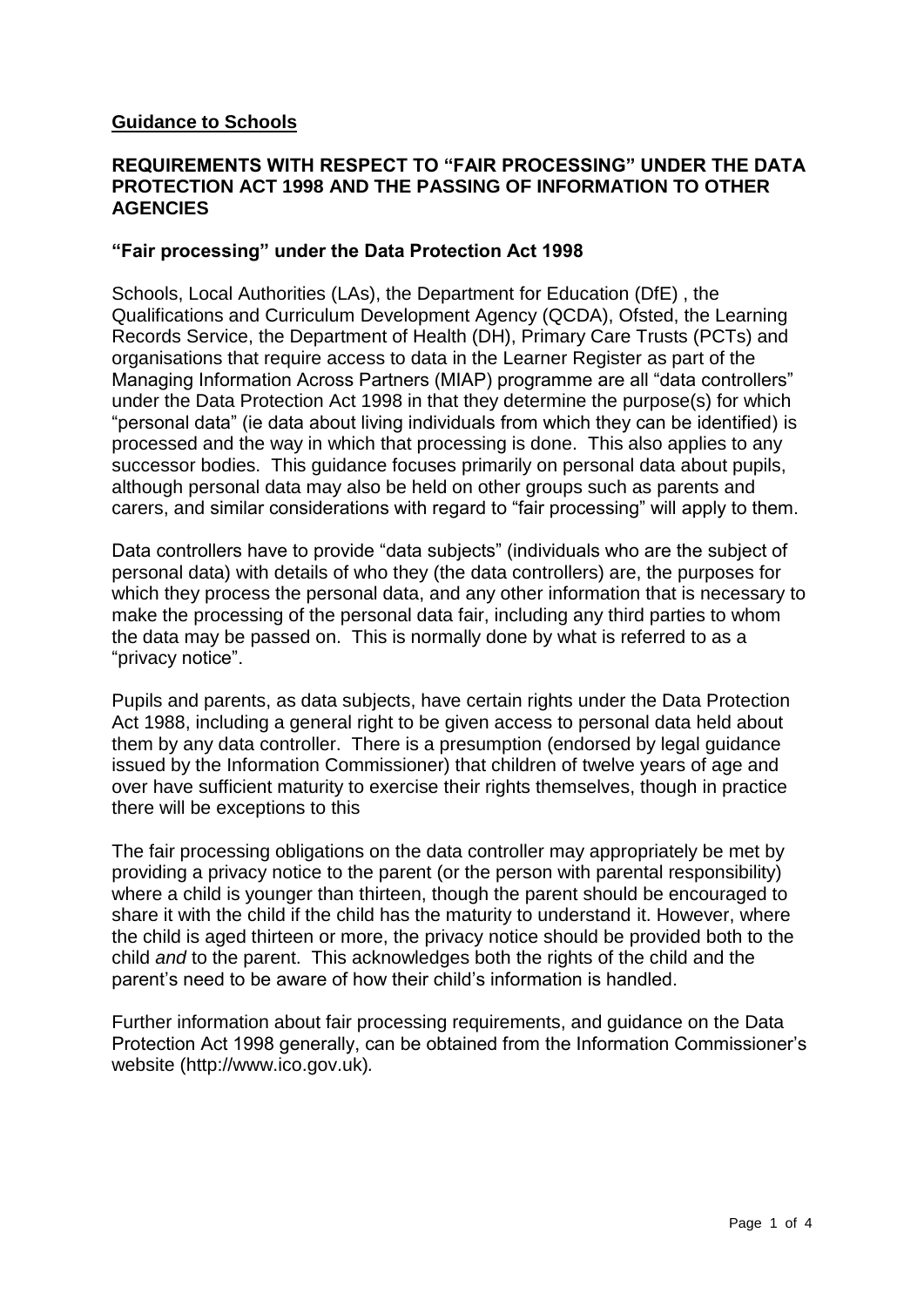Schools should ensure that:

- they issue the privacy notice to all current pupils of the age of 13 and over and to the parents of all current pupils under the age of 13 as soon as possible, even if a privacy notice has been previously issued to them; this is to ensure that all are informed of any additional data collection and any changes in the use of the data
- this notice covers processing carried out by DfE QCDA, Ofsted, the Learning Records Service, DH , PCTs and organisations that require access to data in the Learning Register as part of the Managing Information Across Partners (MIAP) programme as well as by the school (rather than these organisations sending separate notices, which would be logistically very difficult and confusing for parents); This also covers successor bodies
- Schools should issue the privacy notice to new pupils and/or their parents as part of the enrolment process, together with a data sheet showing the data that will be held about the pupil and that will be shared with the LA or the DfE. Ideally the process should be repeated at the start of each academic year but as a minimum it must be reissued to pupils at the start of the academic year when they will be 13 and
- they should reissue to pupils at age 16, to draw to their attention that the right under the Education and Skills Act 2008 to opt out from the passing on of information over and above name and address of pupil and parent to those providing Connexions services, passes from the parent to the pupil at that age.

Most of the privacy notice relates to all schools, except for the Learning Records Service which is for schools with children aged 14 and over, or those under 14 registering for post-14 qualifications. There is an additional section at the end of the privacy notice about pupils' rights under the Data Protection Act and passing information to Connexions.

To reduce the burden on schools of having to issue separate privacy notices to all parents and carers for each child, it is suggested that one letter is sent to the main parental/carer address and that parents are invited to check and update the information held about them by contacting the school direct.

Before issuing the privacy notice the school will need to consider the adequacy of the paragraph describing the uses of personal data by the school, and also insert contact details for the school's Data Protection Officer. If your school intends to share data with anyone else, you should ensure (through appropriate legal advice) that such sharing complies with the Data Protection Act 1998 and include details of the organisations with which you will be sharing the data in the privacy notice.

As well as issuing the notice directly to pupils and/or parents, schools may also include in other communications with parents (eg the school prospectus, the governors' annual report, the individual pupil report, or the annual data checking sheet), and/or display the text on a school website or in a prominent location in the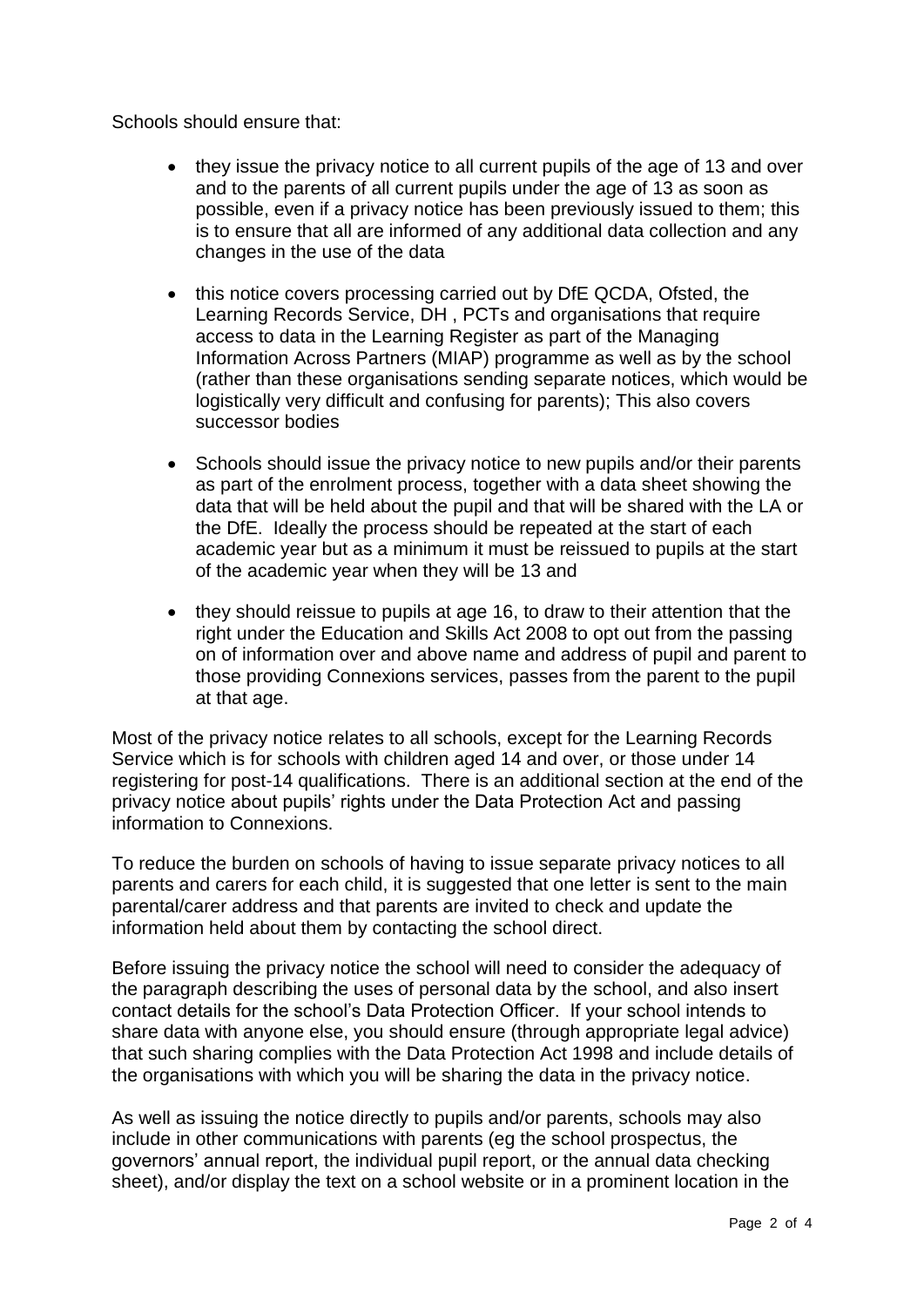school. These are not however requirements, nor are they a substitute for the arrangements indicated above.

# **Passing information to Connexions**

In addition to the obligation on schools to provide certain information to other schools, DCSF, QCDA, Ofsted, the Leaning Records Service, DH and PCTs and organisations that require access to data in the Learning Register as part of the Managing Information Across Partners (MIAP) programme, there is a legal requirement under Section 72 of the Education and Skills Act 2008 to pass information on request to those involved in the provision of Connexions services. Connexions services are for pupils between the ages of 13 and 19 years.

The information which schools are required to provide consists of:

- a. the names and addresses of pupils and their parents which must be supplied to those providing Connexions services in any event;
- b. other information requested relevant to the provision of Connexions services – in this case parents (or pupils themselves if aged 16 or over) have the right to instruct the school not to supply this information to those providing Connexions services.

Note that the provision in b. is an **opt-out**, not an opt-in. Until and unless the parent or pupil gives an instruction, the school remains under a statutory duty to provide information to those providing Connexions services on request.

For the **Connexions Service**, the privacy notice given to the parent and the child needs to advise them of the passing on of information to Connexions, and must also advise them of the right to instruct the school not to provide information beyond name and address.

Note that the right to opt out from the passing on of information over and above name and address of pupil and parent to those providing Connexions services passes from the parent to the pupil at age 16.

Parents or pupils are entitled to register an opt-out at any time; in that event no further **additional** information should be passed to Connexions after the opt-out has been received.

The Connexions Service supports young people, helping them to achieve their potential and to realise benefits from education and training. It is very important that the Connexions Service receive the information about their clients which they need to do this job effectively – subject only to the opt-out provision described above. The information required will include contact details of pupils and their parents or carers, gender, date of birth, ethnicity, special educational needs, school attended, and Key Stage or examination results.